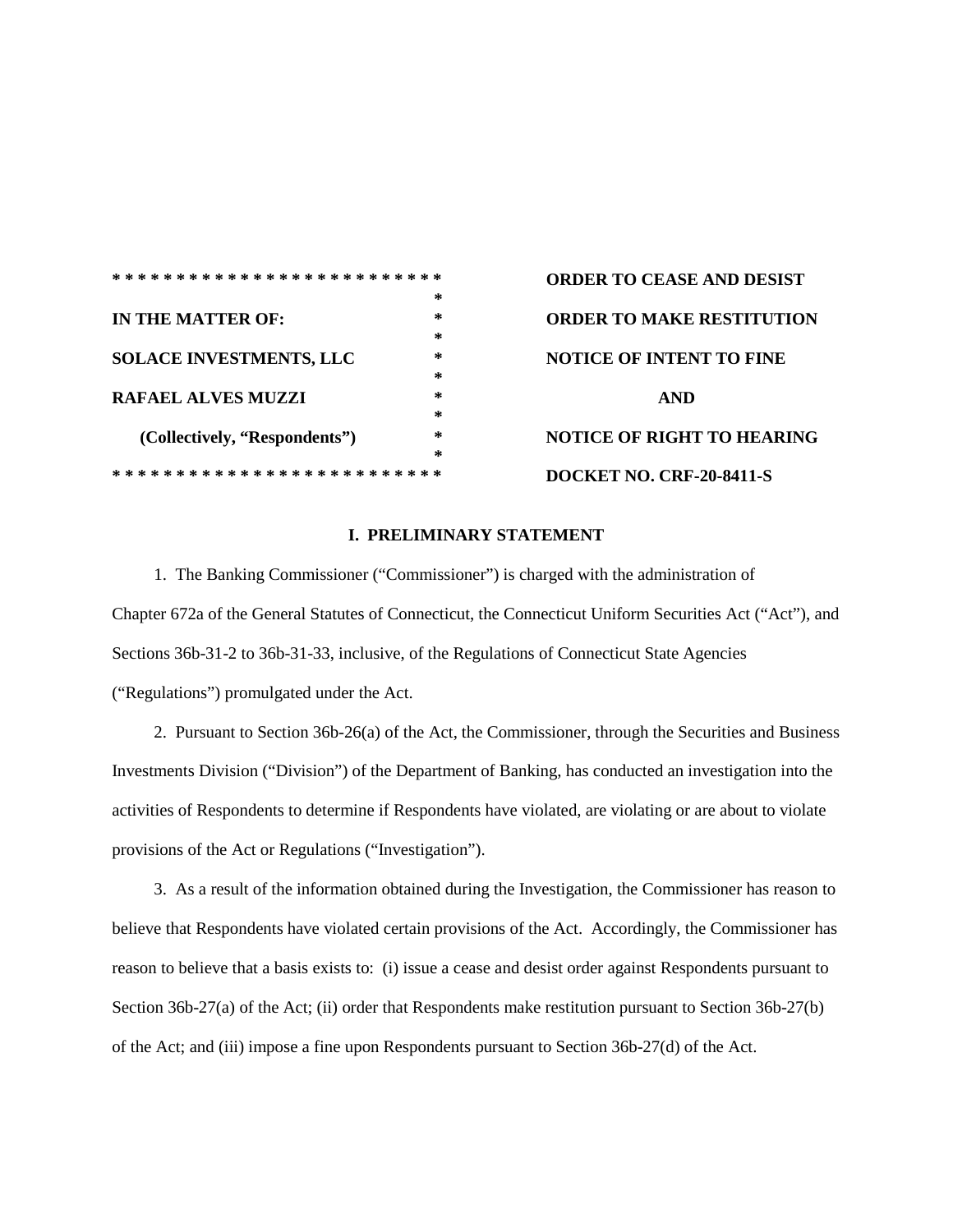#### **II. RESPONDENTS**

 4. Solace Investments LLC ("Solace") is a Connecticut limited liability company that was formed on June 14, 2017. Solace's principal place of business and address last known to the Commissioner is 90 Church Street, Naugatuck, Connecticut 06770. Solace is not and has not been registered in any capacity under the Act.

 5. Rafael Alves Muzzi ("Muzzi") is an individual whose addresses last known to the Commissioner are: 127 City Hill Street, Naugatuck, Connecticut 06770-3331; and 339 Hoop Pole Hill Road, Woodbury, Connecticut 06798. Muzzi is the founding member and sole member of Solace. Muzzi is not and has not been registered in any capacity under the Act.

## **III. STATEMENT OF FACTS**

 6. In 2016, Muzzi developed a software program that he used to trade currency in the Foreign Exchange Market ("FOREX").

 7. In November 2016, Muzzi established an account in his own name at a foreign exchange brokerage to trade currency in FOREX ("Muzzi FOREX Account").

 8. From at least January 2017 to June 2018, Muzzi, both individually and through Solace, raised approximately eight hundred thousand dollars (\$800,000) from at least twenty-five (25) investors primarily located in Connecticut ("Investors") and pooled the Investors' funds for the purported purpose of investing such funds in FOREX accounts managed by Muzzi to trade currency ("FOREX Investments").

 9. Respondents represented to the Investors that the Investors' funds would be used for FOREX Investments, and that Muzzi would make the trading decisions on the Investors' behalf. Muzzi claimed that "Solace Investments used proprietary algorithmic trading software to make trades in the foreign exchange markets." The Investors did not have any input into how the money that they invested with Muzzi was going to be managed, and Muzzi and his software program controlled all investment decisions.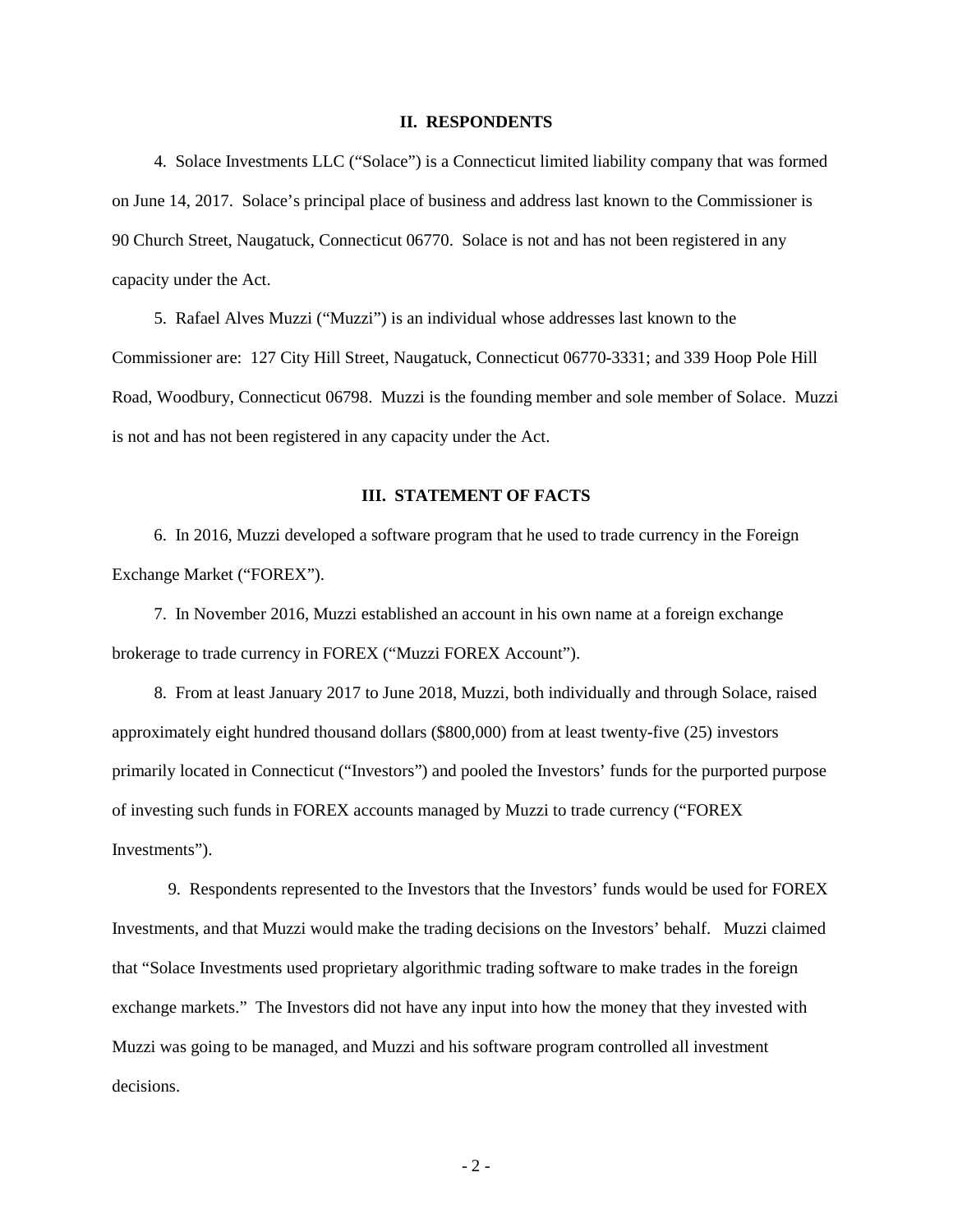10. From approximately February 2017 to January 2018, Muzzi, both individually and through Solace, only used part of the pooled Investors' funds for FOREX Investments. A significant portion of the pooled Investors' funds were not used to invest in FOREX Investments or investments of any kind.

#### Muzzi FOREX Trading

 11. From January 2017 through August 2017, Muzzi received over two hundred thousand dollars (\$200,000) from Investors to invest on their behalf in FOREX.

 12. From February 2017 through July 2017, Muzzi only deposited approximately one hundred fifty thousand dollars (\$150,000) of the over two hundred thousand dollars (\$200,000) Investors funds he received into the Muzzi FOREX Account.

 13. During March 2017 and April 2017, Muzzi withdrew approximately six thousand four hundred dollars (\$6,400) out of the Muzzi FOREX Account.

 14. From February 2017 to January 2018, Muzzi used only approximately one hundred forty-four thousand dollars (\$144,000) of the pooled Investors' funds in the Muzzi FOREX Account for Forex Investments.

 15. In January 2018, Muzzi withdrew approximately forty-six thousand dollars (\$46,000) from the Muzzi FOREX Account, leaving one cent in the Muzzi FOREX Account. Muzzi did not transfer any additional funds into the Muzzi FOREX Account after January 2018 and did not engage in FOREX trading in the Muzzi FOREX Account after January 2018.

#### Muzzi FOREX Trading through Solace

 16. In July 2017, Muzzi established an account in the name of Solace at a foreign exchange brokerage to trade currency in FOREX ("Solace FOREX Account").

 17. After Muzzi formed Solace, Muzzi provided Investors with an Investment Agreement with Solace, which provided, in part, that:

> **Capital Accounts**. A tax basis capital account shall be maintained in the name of each investor. Each investor's contribution to, and withdrawals from, **Solace Investments LLC**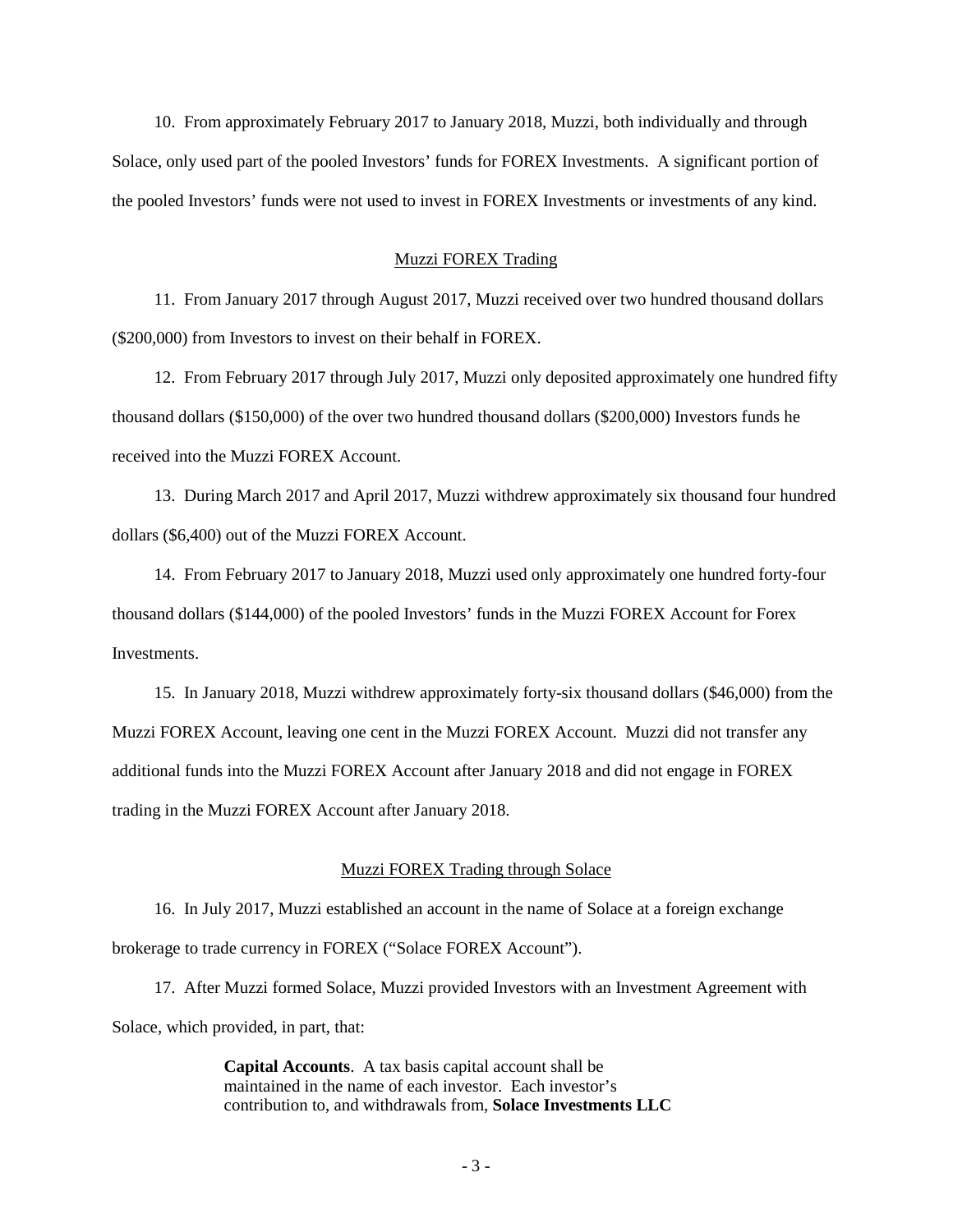shall be credited, or debited, respectively, to that investor's capital account. Income realized will be allocated to each investor's capital account on the date it occurs based on percentage of total assets on that date.

**Compensation**. A fee of 3% of the . . . account balance is charged on a monthly basis, contingent on the returns posted at the end of the month. If returns are less than 3%, the fee will be waived.

 18. From approximately July 2017 through June 2018, Muzzi through Solace, received approximately five hundred eighty thousand dollars (\$580,000) from the Investors to invest on their behalf in FOREX.

 19. On November 1, 2017, Muzzi deposited two hundred thirty thousand dollars (\$230,000) of pooled Investor funds into the Solace FOREX Account for FOREX trading. This was the only deposit Muzzi made of Investor funds into the Solace FOREX Account.

 20. On November 8, 2017, Muzzi withdrew approximately two hundred thirty-two thousand dollars (\$232,000) from the Solace FOREX Account, leaving one cent in the Solace FOREX Account. Muzzi did not transfer any additional funds into the Solace FOREX Account after November 8, 2017 and did not engage in FOREX trading in the Solace FOREX Account after November 8, 2017.

### Fraud in Connection with FOREX Investments

 21. Some of the Investors believed, because of Muzzi's misrepresentations, that Muzzi was investing and maintaining their money in a tax basis capital account in the name of each investor, that each Investor's contribution to, and withdrawals from, Solace were credited, or debited, respectively, to that investor's capital account and that income realized will be allocated to each Investor's capital account on the date it occurs based on percentage of total assets on that date.

 22. In reality, Respondents commingled the Investors' money into checking accounts in the name of Muzzi or Solace, diverted some of the Investors' money for Muzzi's personal use, only invested some of the Investors money in the Muzzi FOREX Account or Solace FOREX Account, and used some of the money raised from the Investors' to pay off some earlier Investors with later Investors' money.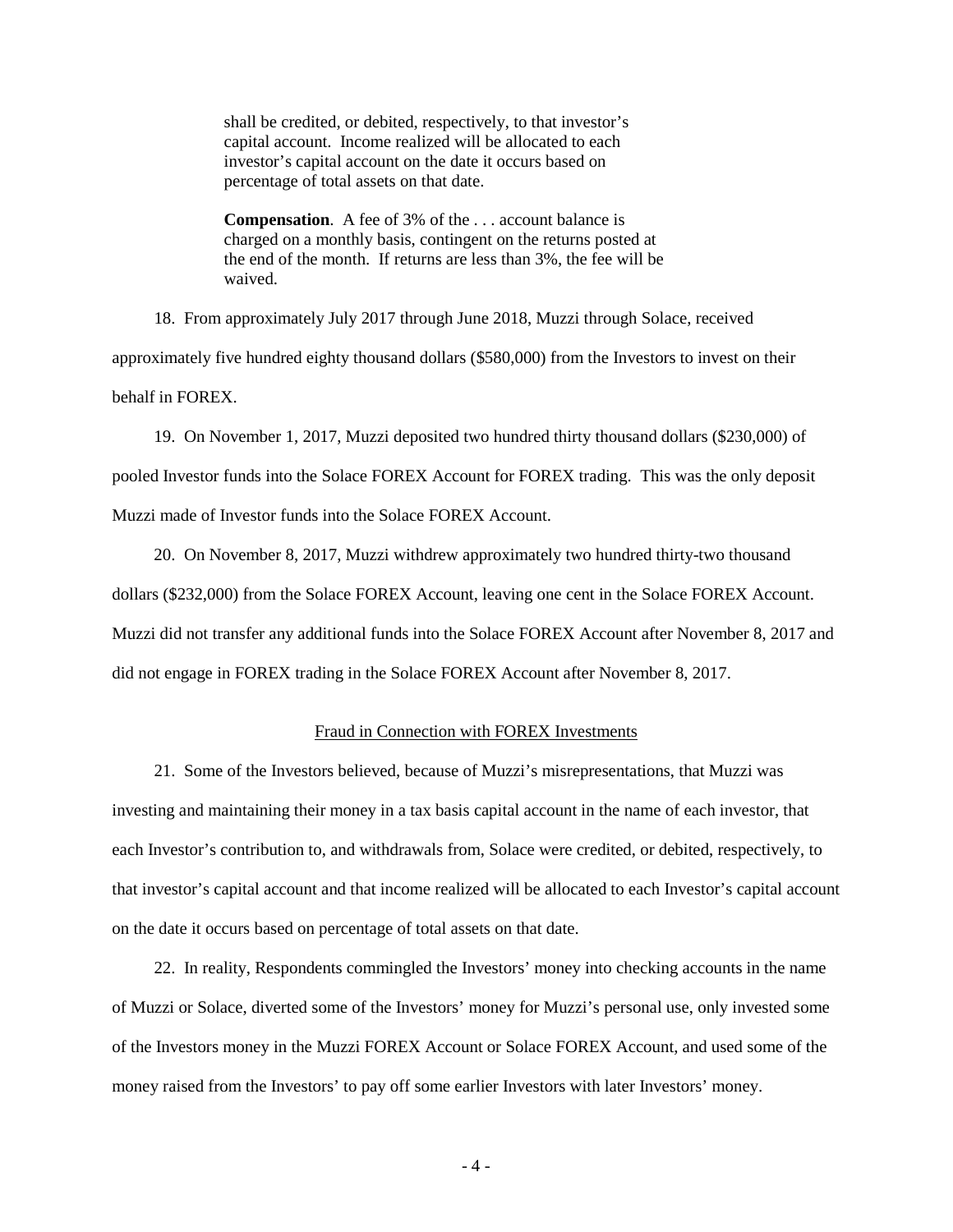23. Respondents failed to pay Investors the purported profits as represented, and failed to return all of the Investors' principal investment.

 24. To hide his conduct, Muzzi in many instances created and provided Investors with fictitious account statements, printed on Solace letterhead, reflecting the amount of each Investor's investment and purported profits, including the beginning and ending monthly balance for the investors account and listed a return % and return dollar amount for the month ("Solace Account Statements"). The Solace Account Statements contained falsified account balances, return percentages and return dollar amounts that were greatly inflated from the Investors' actual account balances.

 25. Some of the Investors continued to invest with Muzzi after receiving the falsified Solace Account Statements that were created and provided to the Investors by Muzzi.

 26. The FOREX Investments constitute securities within the meaning of Section 36b-3(19) of the Act, which securities were not registered under Section 36b-16 of the Act nor were they the subject of a filed exemption claim or claim of covered security status.

 27. From at least January 2017 to the present, in connection with the offers and sales of the FOREX Investments, Muzzi, directly and through Solace: (i) accepted approximately eight hundred thousand dollars (\$800,000) from Investors, representing to such Investors that such money would be used for the purpose of investing in FOREX Investments when only a portion of such investments were ever made; (ii) failed to inform Investors as to the amount of money Muzzi failed to invest and kept for himself; and (iii) mailed monthly account statements to Investors that did not accurately reflect the true status and transactional history of such accounts.

 28. Respondents failed to disclose to purchasers and prospective purchasers of the FOREX Investments, *inter alia*, any risk factors related to the FOREX Investments, including, without limitation, any financial information on Muzzi or Solace, that Respondents would use part of the Investors' money for personal expenses and to pay off some earlier Investors with later Investors' money or that the FOREX Investments were not registered under the Act. Each of these omitted items was material to the Investors and prospective investors of the FOREX Investments offered and sold by Respondents.

- 5 -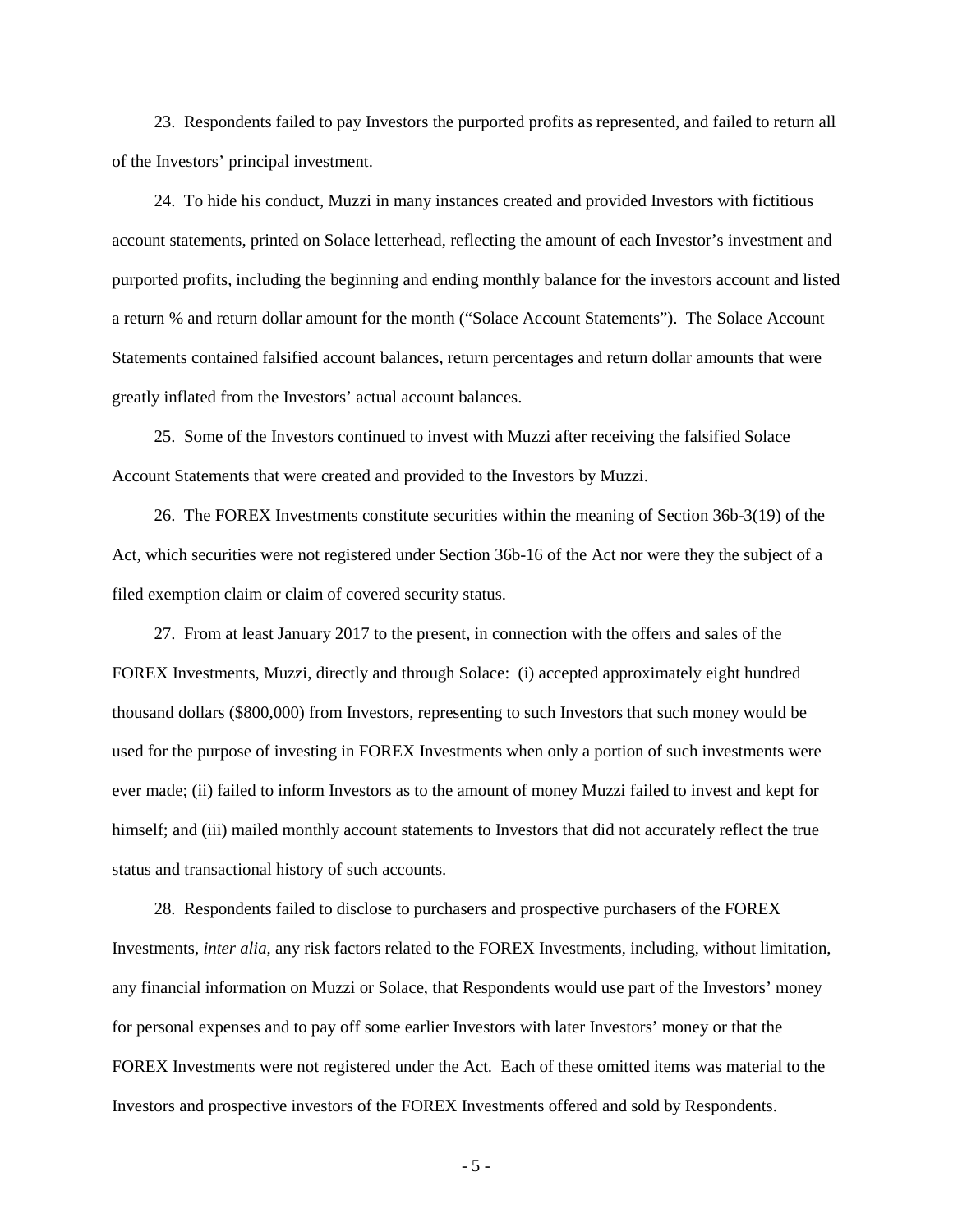### **IV. STATUTORY BASIS FOR ORDER TO CEASE AND DESIST, ORDER TO MAKE RESTITUTION AND ORDER IMPOSING FINE**

#### a. Violation of Section 36b-16 of the Act – Offer and Sale of Unregistered Securities

 29. Paragraphs 1 through 28, inclusive, are incorporated and made a part hereof as if more fully set forth herein.

 30. Respondents, offered and sold securities in or from Connecticut to at least one investor, as more fully described in paragraphs 8 through 28, inclusive, which securities were not registered in Connecticut under the Act, as more fully described in paragraph 26. The offer and sale of such securities absent registration constitutes a violation of Section 36b-16 of the Act, which forms a basis for an order to cease and desist to be issued against Respondents under Section 36b-27(a) of the Act, an order that Respondents make restitution under Section 36b-27(b) of the Act, and for the imposition of a fine upon Respondents under Section 36b-27(d) of the Act.

## b. Violation of Section  $36b-4(a)$  of the Act – Fraud in Connection with the Offer and Sale of any Security

 31. Paragraphs 1 through 30, inclusive, are incorporated and made a part hereof as if more fully set forth herein.

 32. The conduct of Respondents, as more fully described in paragraphs 8 through 28, inclusive, constitutes, in connection with the offer, sale or purchase of any security, directly or indirectly employing a device, scheme or artifice to defraud, making an untrue statement of a material fact or omitting to state a material fact necessary in order to make the statements made, in the light of the circumstances under which they are made, not misleading, or engaging in an act, practice or course of business which operates or would operate as a fraud or deceit upon any person. Such conduct constitutes a violation of Section 36b-4(a) of the Act, which forms a basis for an order to cease and desist to be issued against Respondents under Section 36b-27(a) of the Act, an order that Respondents make restitution under Section 36b-27(b) of the Act, and for the imposition of a fine upon Respondents under Section 36b-27(d) of the Act.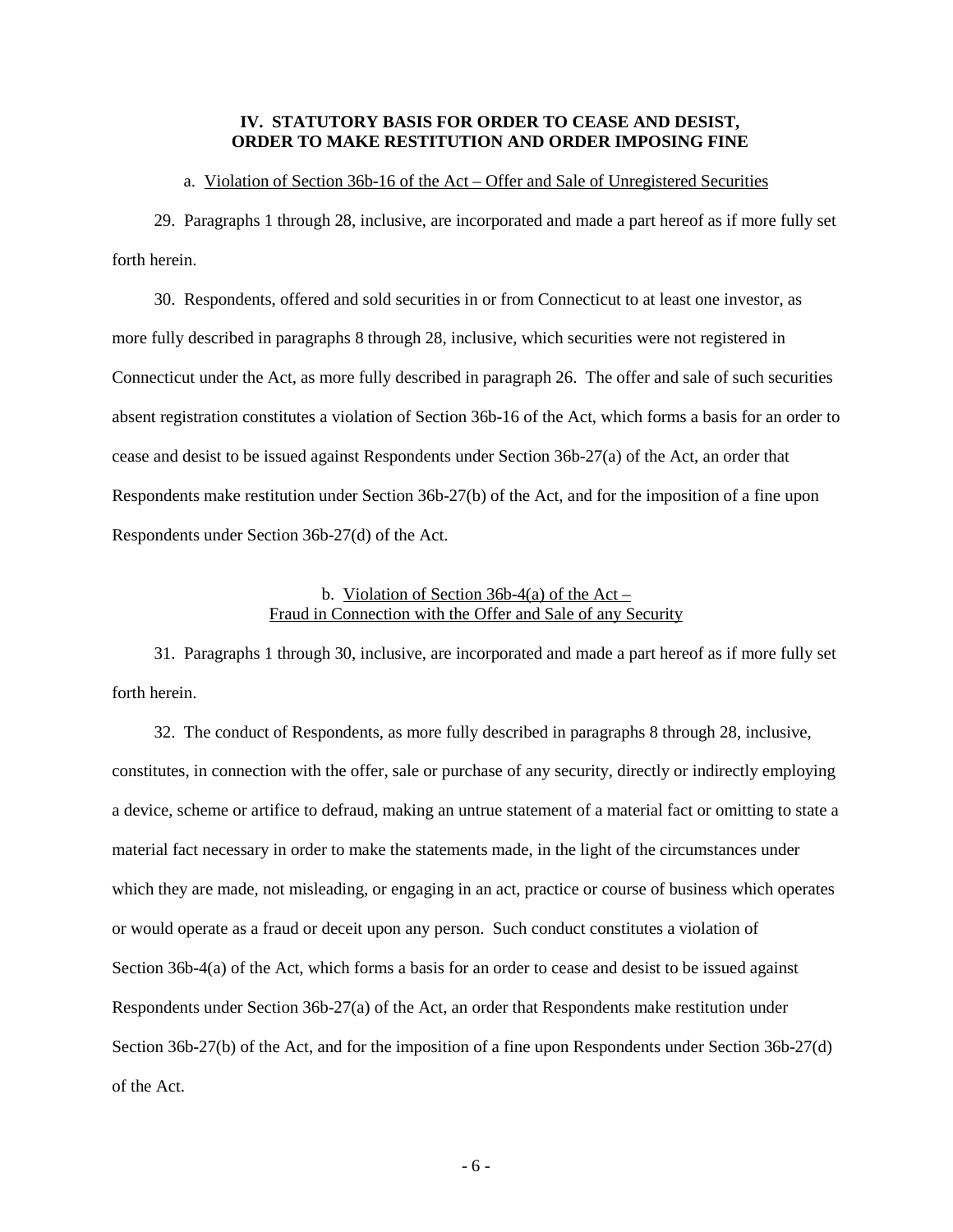# c. Violation of Section 36b-4(b) of the Act – Engaging in Dishonest or Unethical Practices in Connection with the Offer and Sale of any Security

 33. Paragraphs 1 through 32, inclusive, are incorporated and made a part hereof as if more fully set forth herein.

 34. The conduct of Respondents, as more fully described in paragraphs 8 through 28, inclusive, constitutes, in connection with the offer, sale or purchase of any security, directly or indirectly engaging in dishonest or unethical practices. Such conduct constitutes a violation of Section 36b-4(b) of the Act, which forms a basis for an order to cease and desist to be issued against Respondents under Section 36b-27(a) of the Act, an order that Respondents make restitution under Section 36b-27(b) of the Act, and for the imposition of a fine upon Respondents under Section 36b-27(d) of the Act.

# **V. ORDER TO CEASE AND DESIST, ORDER TO MAKE RESTITUTION, NOTICE OF INTENT TO FINE AND NOTICE OF RIGHT TO HEARING**

**WHEREAS**, as a result of the Investigation, the Commissioner finds that, with respect to the activity described herein, Solace has committed at least one violation of Section 36b-16 of the Act, at least one violation of Section 36b-4(a) of the Act, and at least one violation of Section 36b-4(b) of the Act;

**WHEREAS,** as a result of the Investigation, the Commissioner finds that, with respect to the activity described herein, Muzzi has committed at least one violation of Section 36b-16 of the Act, at least one violation of Section 36b-4(a) of the Act, and at least one violation of Section 36b-4(b) of the Act;

**WHEREAS,** the Commissioner further finds that the issuance of an Order to Cease and Desist, Order to Make Restitution, and the imposition of a fine upon Respondents is necessary or appropriate in the public interest or for the protection of investors and consistent with the purposes fairly intended by the policies and provisions of the Act;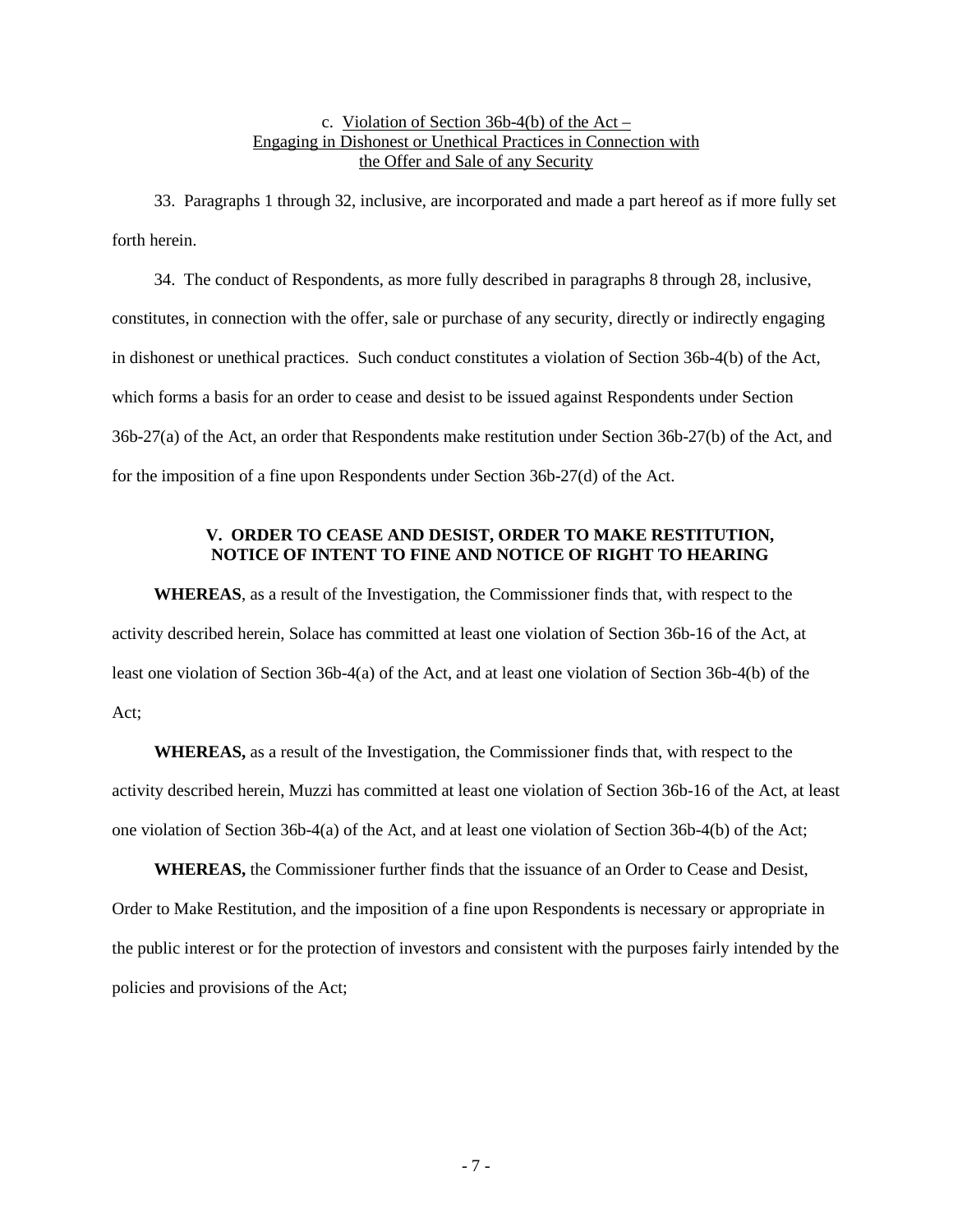**WHEREAS,** notice is hereby given to Respondents that the Commissioner intends to impose a maximum fine not to exceed one hundred thousand dollars (\$100,000) per violation upon Respondents;

**WHEREAS,** the Commissioner **ORDERS** that **SOLACE INVESTMENTS, LLC**, its affiliates and successors in interest **CEASE AND DESIST** from directly or indirectly violating the provisions of the Act, including without limitation, (i) offering and selling unregistered securities, (ii) in connection with the offer, sale or purchase of any security, directly or indirectly employing any device, scheme or artifice to defraud, making an untrue statement of a material fact or omitting to state a material fact necessary in order to make the statements made, in the light of the circumstances under which they are made, not misleading, or engaging in an act, practice or course of business which operates or would operate as a fraud or deceit upon any person, and (iii) in connection with the offer, sale or purchase of any security, directly or indirectly engaging in dishonest or unethical practices;

**WHEREAS,** the Commissioner **ORDERS** that **RAFAEL ALVES MUZZI CEASE AND** 

**DESIST** from directly or indirectly violating the provisions of the Act, including without limitation, (i) offering and selling unregistered securities, (ii) in connection with the offer, sale or purchase of any security, directly or indirectly employing any device, scheme or artifice to defraud, making an untrue statement of a material fact or omitting to state a material fact necessary in order to make the statements made, in the light of the circumstances under which they are made, not misleading, or engaging in an act, practice or course of business which operates or would operate as a fraud or deceit upon any person, and (iii) in connection with the offer, sale or purchase of any security, directly or indirectly engaging in dishonest or unethical practices;

**WHEREAS,** the Commissioner **ORDERS** that **RESPONDENTS MAKE RESTITUTION** of any sums obtained as a result of Respondents' violations of Sections 36b-4(a), 36b-4(b) of the Act and 36b-16 of the Act, plus interest at the legal rate set forth in Section 37-1 of the General Statutes of Connecticut. Specifically, the Commissioner **ORDERS** that:

1. Within thirty (30) days from the date this Order to Make Restitution becomes permanent, Respondents shall provide the Division with a written disclosure which covers the period from January 1, 2017 to the date this Order to Make Restitution becomes permanent and which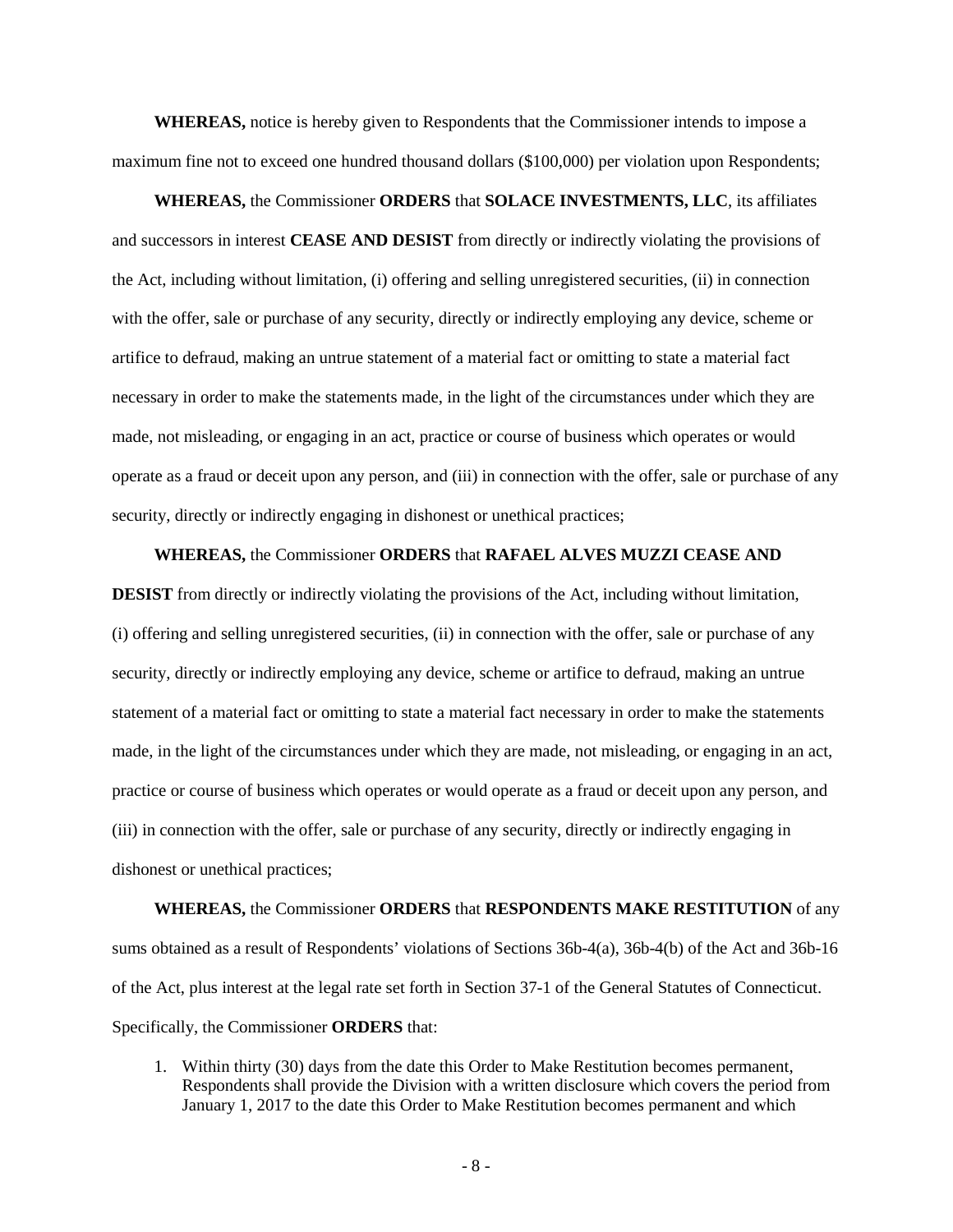contains (a) the name and address of each investor, (b) the amount Solace and Muzzi collected from each investor, and (c) the amount of any refunds of principal or purported interest payments Solace and Muzzi have made to each investor;

- 2. Within forty-five (45) days from the date this Order to Make Restitution becomes permanent, Respondents shall reimburse each investor the amount of funds collected from the investor plus interest, less funds returned in the form of purported refunds of principal and purported interest payments made to the investor, with respect to all transactions effected from January 1, 2017 to the date this Order to Make Restitution becomes permanent. Such restitution shall be made by certified check, and shall be sent by certified mail, return receipt requested, to each affected investor; and
- 3. Within ninety days (90) days from the date this Order to Make Restitution becomes permanent, Respondents shall provide the Division with proof in the form of copies of the certified checks and the return receipts required by paragraph 2 of Section V of this Order to Cease and Desist, Order to Make Restitution, Notice of Intent to Fine and Notice of Right to Hearing (collectively, "Order"), that Respondents have reimbursed each investor the amount of funds collected from each such investor plus interest, less funds returned in the form of purported refunds of principal and purported interest payments, with respect to all transactions effected from January 1, 2017 to the date this Order to Make Restitution becomes permanent.

### **THE COMMISSIONER FURTHER ORDERS THAT**, pursuant to Section 36b-27 of the

General Statutes of Connecticut, each Respondent will be afforded an opportunity for a hearing on the allegations set forth above if a written request for a hearing is received by the Department of Banking, Securities and Business Investments Division, 260 Constitution Plaza, Hartford, Connecticut 06103-1800 within fourteen (14) days following each Respondent's receipt of this Order. To request a hearing, complete and return the enclosed Appearance and Request for Hearing Form to the above address. If any Respondent will not be represented by an attorney at the hearing, please complete the Appearance and Request for Hearing Form as "pro se". If a hearing is requested, the hearing will be held on September 1, 2020, at 10 a.m., at the Department of Banking, 260 Constitution Plaza, Hartford, Connecticut.

 The hearing will be held in accordance with the provisions of Chapter 54 of the General Statutes of Connecticut. At such hearing, each Respondent will have the right to appear and present evidence, rebuttal evidence and argument on all issues of fact and law to be considered by the Commissioner.

 If any Respondent does not request a hearing within the time period prescribed or fails to appear at any such hearing, the allegations herein against any such Respondent will be deemed admitted. Accordingly, the Order to Cease and Desist and Order to Make Restitution shall remain in effect and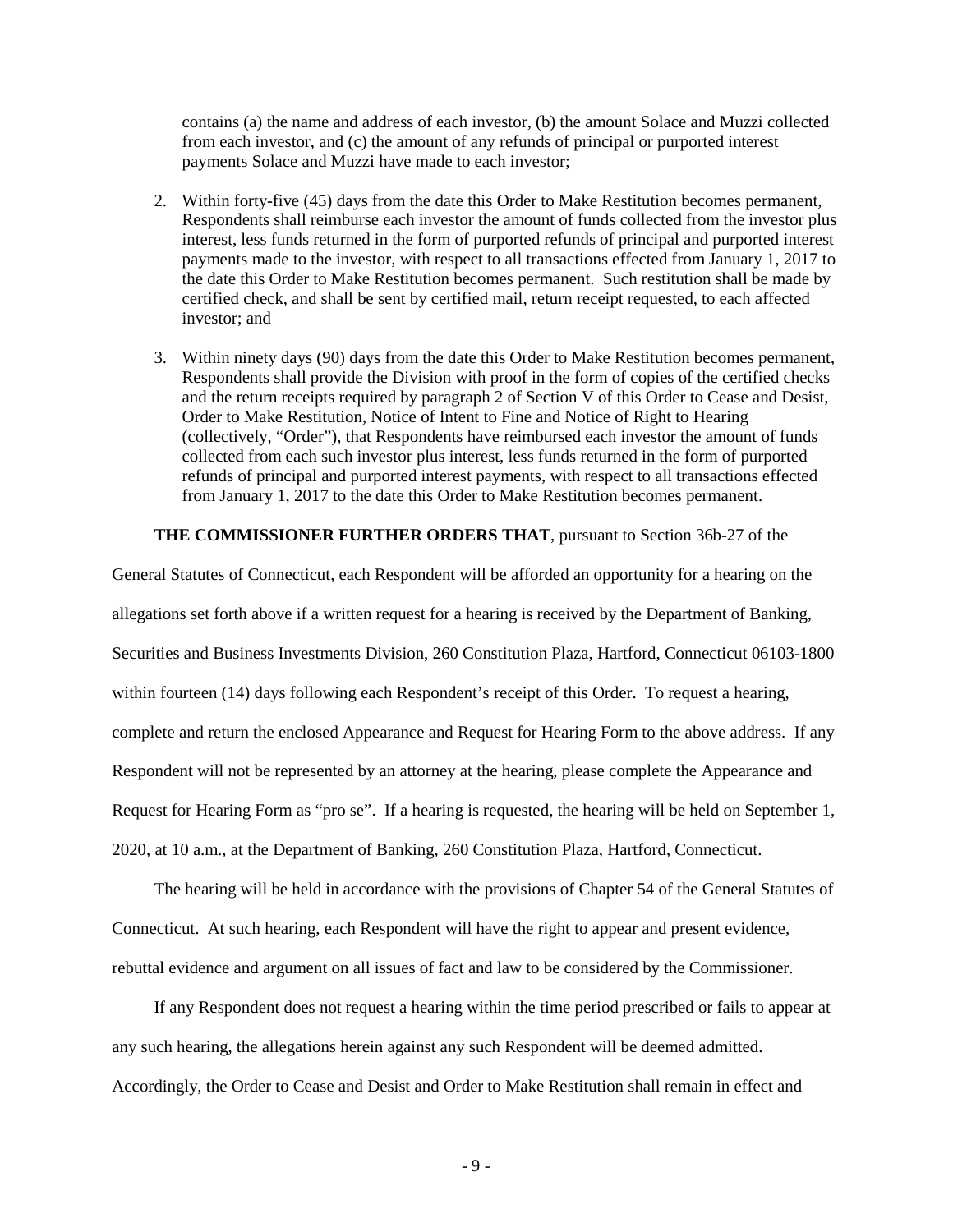become permanent against any such Respondent and the Commissioner may order that the maximum fine

be imposed upon any such Respondent.

Dated at Hartford, Connecticut, this  $25<sup>th</sup>$  day of June 2020.

 $\sqrt{s}$ /

Jorge L. Perez Banking Commissioner